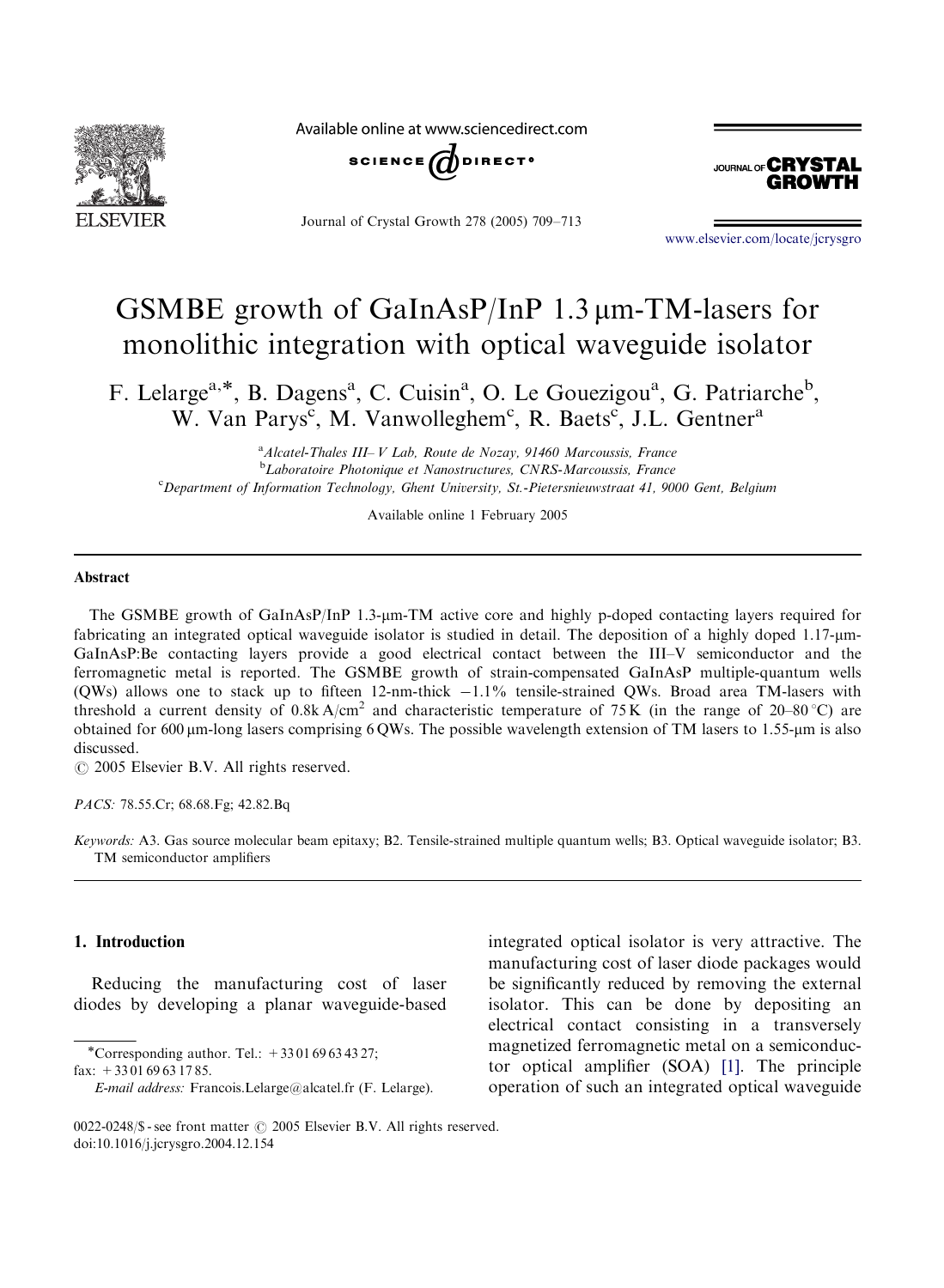

Fig. 1. Schematic illustration of the integrated optical waveguide isolator based on the dependence of the absorption coefficient on the propagation direction along the y-axis of the waveguide.

isolator is schematically illustrated in Fig. 1. A transversely magnetized ferromagnetic metal is deposited on the top of an InP-based optical amplifier. The ferromagnetic metal is used both as a magneto-optical (MO) cladding layer and as an electrical contact. The magnetization lies in the plane of the MO layer and perpendicular to the light propagation direction. Therefore, the transverse magneto-optic Kerr effect leads to a nonreciprocal effective index change of guided waveguide modes when a TM mode propagates in the planar MO waveguide. The forward TM mode is then amplified while the backward TM mode is partially absorbed. Electrical pumping of the device can compensate the absorption in the forward propagation direction. The result is a device, which, being transparent in one propagation direction while providing net loss in the other direction, is isolated. The isolation ratio is proportional to the absorption difference between the two propagation directions.

The experimental demonstration of this concept requires an active layer exhibiting a strong TM gain and a good electrical contact between the III–V semiconductor and the ferromagnetic metal. In this contribution, we report the fabrication of such InP-based active core and contacting layers by GSMBE. This novel concept is demonstrated at  $1.3 \,\mu\text{m}$  and the extension to  $1.55 \,\mu\text{m}$  is then discussed.

# 2. III–V semiconductor/ferromagnetic metal contact layers

The usual contact layer suitable for standard GaInAsP/InP heterostructures consists in a highly doped 300-nm-thick ternary layer ( $\sim$ 3  $\times$  $10^{19}$  cm<sup>-3</sup>). This thick InGaAs layer cannot be used in this device due to the strong absorption of the  $1.3 \mu m$  light in this ternary material. To avoid this absorption, we need to use quaternary layers with bandgap below  $1.3$ - $\mu$ m, keeping the required high p-doping level. By growing the Be-doped quaternary at low temperature ( $T_s = 460$  °C), we succeeded in fabricating highly doped contacting layers (up to  $2 \times 10^{19} \text{ cm}^{-3}$ ) with a bandgap of 1.17  $\mu$ m as illustrated in the electrochemical  $C-V$ (ECV) carrier concentration profile of Fig. 2. A 15 nm-thick cap of ternary layer grown on top of a highly doped 100-nm-thick quaternary layer is then sufficient to provide a good electric contact between the III–V semiconductor and ferromagnetic metal.

#### 3. Tensile strained MQWS

In order to observe the non-reciprocal effective index change, the active layer must provide strong gain discrimination between TE and TM polarization. This requires growing tensile-strained multiplequantum wells (MQWs) instead of the compressive MQWs usually used in optoelectronic devices. Using standard growth conditions, described in detail in



Fig. 2. ECV profile of an III–V hybrid contact comprising ternary and quaternary layers. The 300 nm-thick layers are used for an accurate p-type doping level measurement.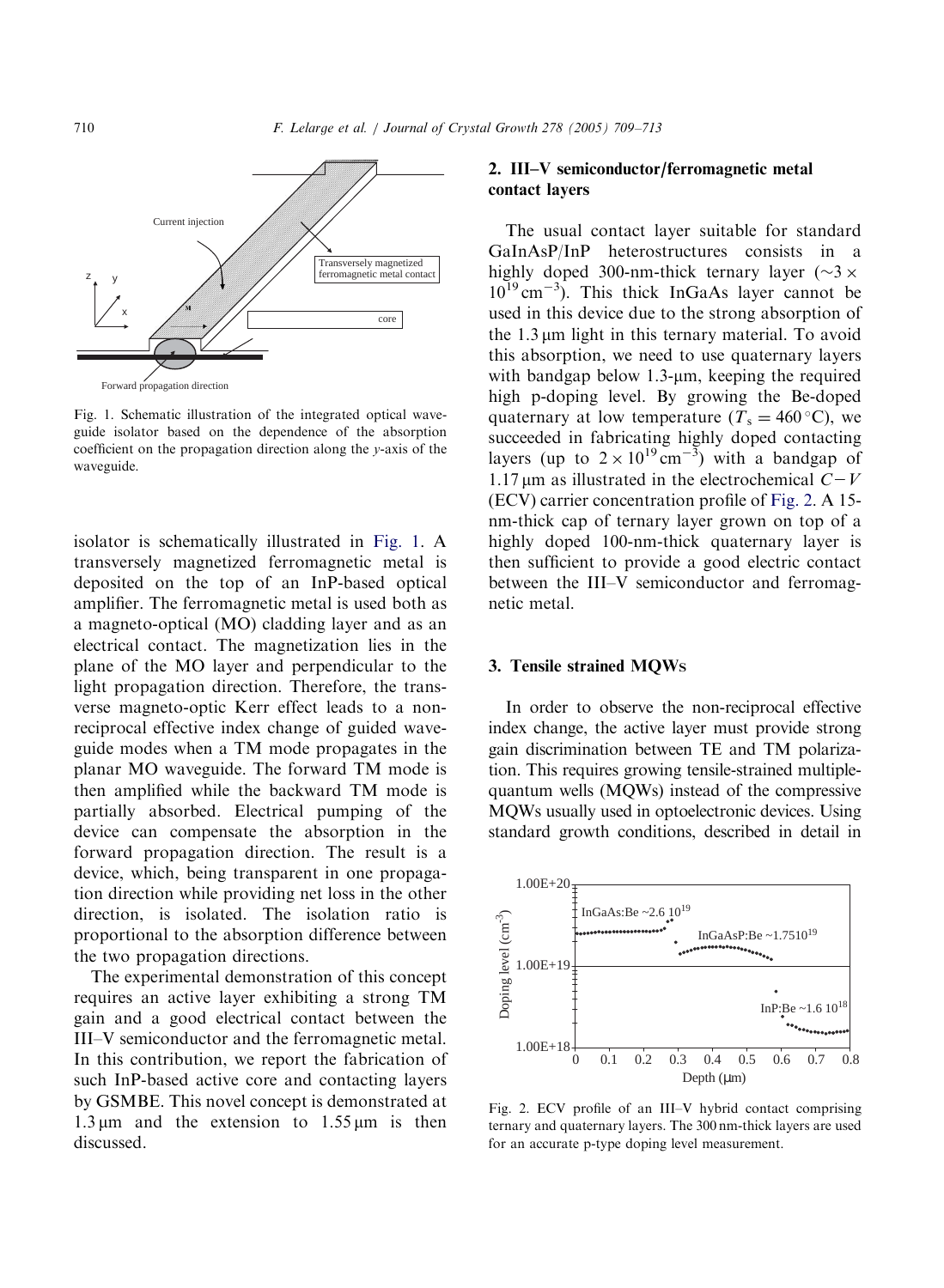<span id="page-2-0"></span>

Fig. 3. Top: Experimental and simulated X-ray curves of a MQWs heterostructures comprising twelve  $-1.1\%$  tensile strained QWs. Bottom : Room temperature photoluminescence intensity and linewidth of  $-1.1\%$  tensile-strained MQWs as a function of QWs number.

Ref. [\[2\]](#page-4-0), GSMBE growth of strain-compensated GaInAsP MQWs allows one to stack up to fifteen 12-nm-thick  $-1.1\%$  tensile-strained OWs. The excellent agreement between experimental and simulated X-ray curves demonstrates the good structural properties of such heterostructures (Fig. 3a). This is confirmed by the room temperature-photoluminescence (RT-PL) properties of the MQWs. As shown in Fig. 3b, the PL intensity increases proportionally with the number of QWs while the RT-PL linewidth remains constant. Transmission electron microscopy (TEM) observation evidences slight undulations of the QWs upper interfaces running along the [1 1 0] direction, whereas the lower interfaces is flat (Fig. 4). The amplitude of the undulations does not increase with the QW number but depends on the Ga content of the well. These undulations are attributed to a complex As/P exchange during the growth interruption used for changing the V-elements flow [\[3,4\]](#page-4-0),



Fig. 4. [1 1 0] and  $[1 \overline{1} 0]$  cross-sectional TEM images of a six 12nm-thick –1.1% tensile-strained QWs heterostructures.

Anan et al. [\[3\]](#page-4-0) have shown that the deposition of an In monolayer at the upper QW interfaces improves the interface quality, indicating a way to further optimization of the active layer.

## 4. Devices performances

Broad-area (BA) lasers have been processed on samples with an active core based on  $-1.1\%$ tensile-strained InGaAsP MQWs confined by +0.3% compressively strained barriers  $(\lambda_g = 1.06 \,\mu\text{m})$  and enclosed within two undoped lattice-matched InGaAsP separate confinement heterostructure layers  $(\lambda_g = 1.03 \,\mu\text{m})$ . Samples comprising 3, 6, 9, 12 and 15 QWs have been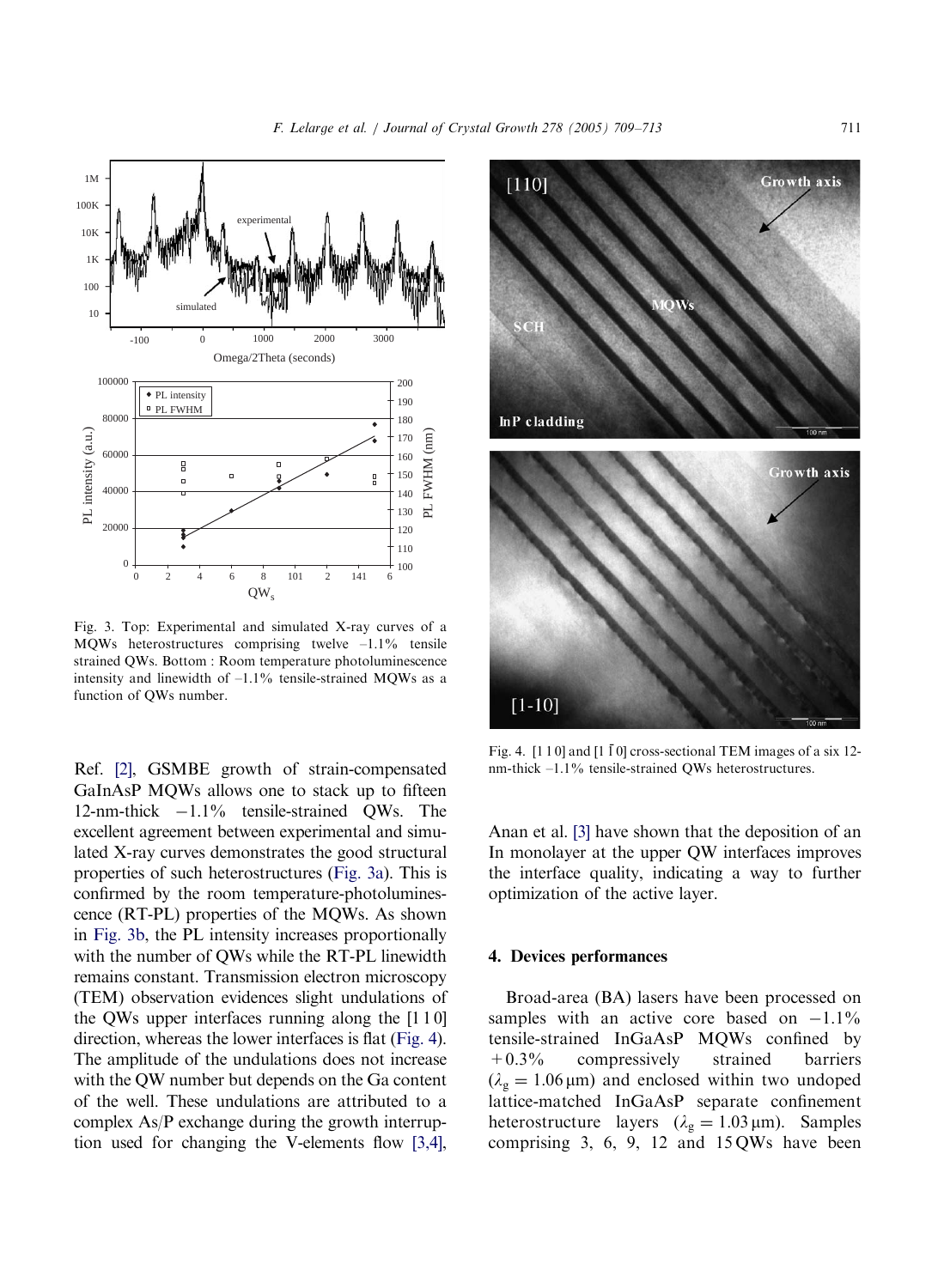studied [\(Fig. 4](#page-2-0)) and TM lasing was observed for all samples. As expected, the threshold current density  $(J_{\text{Th}})$  per QW slightly decreases with the QW number except for the 15 QWs sample for which  $J_{\text{Th}}$  increases significantly (from 95 to 191 A/cm<sup>2</sup>/QW for a cavity length of 600  $\mu$ m). This degradation of the material quality observed for 15 QWs is likely due to the relatively large strain incorporated in the heterostructure. Nevertheless, active media comprising up to 12 strain compensating QWs with good devices performances can be fabricated, opening the way to a large range of design for the SOA active core of the integrated isolator.

 $J_{\text{Th}}$  of 0.8 kA/cm<sup>2</sup> and  $T_0$  characteristic temperature of  $75 K$  (in the range of  $20-80$  °C) are obtained for  $600$ -µm-long lasers comprising  $6 \text{QWs}$ (Fig. 5). These performances are comparable to standard compressive-strained GaInAsP/InP 1.3 mm-TE-lasers in agreement with previous publica-tions [\[5–7\]](#page-4-0). Lasing at  $5 \text{ kA/cm}^2$  is observed for devices with cavity length as low as  $100 \mu m$ . From the dependence of lasers performances versus cavity length, we derive an external quantum efficiency of 54% and an internal absorption of about  $7 \text{ cm}^{-1}$ . Isolation strengths of up to  $2.0 \text{ dB}/$ mm have been observed in the first generation of integrated optical isolator using similar active core, demonstrating the feasibility of the novel concept [\[8\]](#page-4-0).

### 5. Wavelength extension

The extension of the isolator to the full range of the telecom window  $(1.3-1.55 \,\mu\text{m})$  is attractive but not immediate using the GaInAsP material system. Indeed, the bulk lattice-matched ternary is emitted at about  $1.66 \mu m$ . The change of composition required for a tensile strain and the quantum confinement induced in the QW leads to a strong decrease of the wavelength emission, typically down to  $1.5 \mu m$  [\[7\].](#page-4-0) A good compromise to fabricate  $1.55 \mu m$  TM lasers consists in growing relatively thick wells with the minimal tensile strain required for TM emission. As shown in Fig.  $6$ , 1.55  $\mu$ m photoluminescence emission can be achieved for  $-1\%$  tensile-strained 15-nm-thick



Fig. 5. Top: Threshold current density and threshold current density per QW of  $600 \mu m \times 50 \mu m$  BA lasers as a function of QWs number. Bottom : P(I) curves of a  $600 \mu m \times 50 \mu m$  BA laser for the 6 QWs heterostructure in the temperature range of  $20-80$  °C.



Fig. 6. Photoluminescence spectra of  $-1\%$  tensile-strained MQWs showing electron/light-hole PL emission at  $1.55 \,\text{\mu m}$ .

MQWs.  $J_{\text{Th}}$  of about 1.5 kA/cm<sup>2</sup> is obtained for  $600$ -µm-long  $6QWs$  BA devices with a laser emission at  $1.57 \,\text{\ensuremath{\mu}}$  m. These preliminary results